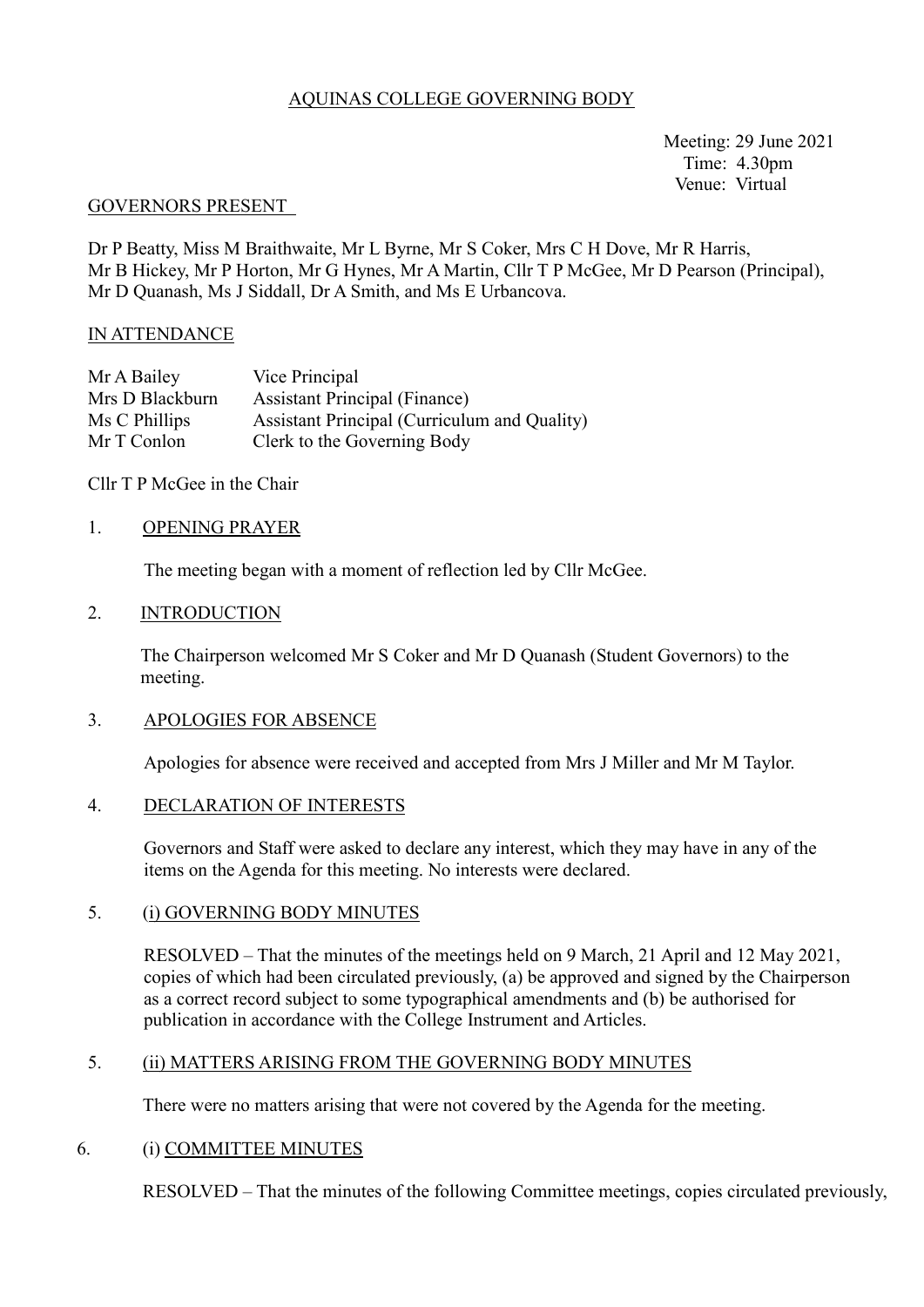| (i) Audit Committee                  | 26 May and 7 June 2021 |
|--------------------------------------|------------------------|
| (ii) Resources Committee             | 8 June 2021            |
| (iii) Remuneration Committee         | 8 June 2021            |
| (iv) Teaching and Learning Committee | 15 June 2021           |

(a) be approved and signed by the Chairperson as a correct record and (b) be authorised for publication in accordance with the College Instrument and Articles with the exception of the Remuneration Committee minutes that were confidential.

### 6. (ii) MATTERS ARISING FROM THE COMMITTEE MINUTES

a) Audit Committee – 26 May 2021

i) Appointment of External Auditors – Minute 2

RESOLVED: i) That Murray Smith be appointed as External Auditors for 2021/2022 and ii) That the fee for 2021 which is exclusive of VAT and expenses be agreed at £11,025. Future inflation prices limited to 2%.

b) Audit Committee – 7 June 2021

i) Audit Committee Assurance – Minute 5

In the absence of internal auditors Mrs Blackburn had produced a report that summarised the financial process and the high level summary of the main controls and measures taken to ensure accurate and effective reports to the Senior Leadership Team and Governors.

ii) Strategy for Internal Audit  $2021/2024 - 2021/2022 -$  Minute 6

RSM had submitted a Strategy for the provision of an Internal Audit Service for 2021/2022. The Audit Plan for 2021/2022 would consist of 18 days with the addition of contingency days as necessary. The fee for 2021/2022 based on 18 days would be £9,780 which is inclusive of expenses but exclusive of VAT. This gives a daily rate of £543.

RESOLVED: i) RSM be appointed as Internal Auditors for 2021/2022 and ii) that the Strategy for the provision of an Internal Audit Service for 2021/2022 be agreed.

iii) Audit Code of Practice – Minute 8

A new Post 16 Audit Code of Practice for 2020/2021 had been produced and one of the more significant changes is that in accordance with the recommendations of the Ney Review, the external auditors will present there findings annually at a meeting of the Governing Body.

c) Resources Committee – 8 June 2021

i) Charging Policy for Adult and Continuing Education Courses – Minute 4

 RESOLVED: That the recommendation made by the Resources Committee in relation to the fees to be charged for Adult and Continuing Education Courses for 2021/2022 be approved.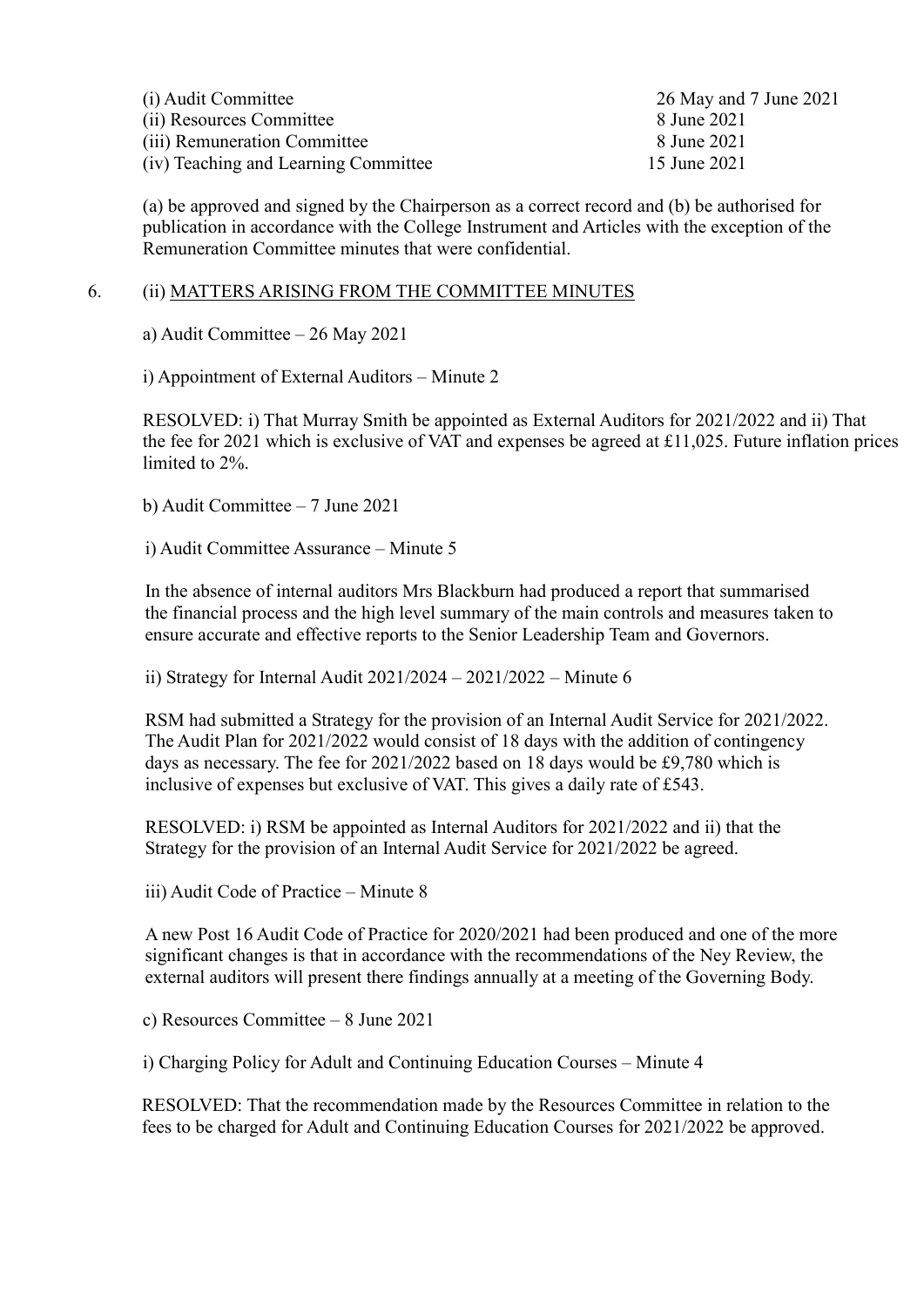ii) Health and Safety Report – Minute 7

Governors noted the report that covered the period 1 September 2020 to 13 May 2021.

iii) The budget for 2021/2022, Authorisation of Two Year Financial Plan and the Cessation of LIBOR were separate items on the Agenda for this meeting.

iv) Financial Assessment and Governors Dashboard – Minute 11

Mrs Blackburn advised Governors that a reply had not yet been received from the ESFA and Bolton University in respect of income from the Office for Students in relation to its PGCE course.

d) Remuneration Committee – 8 June 2021

i) Succession Planning – Minute 5

Governors noted the new senior management structure at the college and the details of which members of the Senior Leadership Team was linked to the various committees

ii) Senior Postholders Remuneration – Minute 7

The Committee felt that it would be appropriate to increase the pay of the Principal on the same basis as the two stage pay award for teaching staff which equates to a 2.42% increase. The pay of the Vice Principal was not considered in view of the fact that he had only been appointed from 1 May 2021

The Committee had recorded their thanks and appreciation to Mr Pearson and all the college staff for their hard work and commitment to the college.

RESOLVED: That the recommendation made by the Remuneration Committee in relation to the pay of Principal be approved.

e) Teaching and Learning Committee – 15 June 2021

i) Impact of Covid on TAG process – Minute 6

Governors noted that students grades this year would be based on Teacher Assessment Grades (TAG) where as last year they were based on Centre Assessment Grades (CAG). The difference between the grades is that TAG is ore evidence based on what the students have achieved, whilst CAG was based on what the student was most likely to achieve. The college had worked through the process and produced a TAG for each subject.

ii) In Year Progress – Minute 7

The committee had considered the Teacher Assessed Grades (TAG) in relation to ALPS scores for the college. The value added score is based on a scale of  $1 - 9$  with the top 20% shown in red and the bottom 20% shown in blue.

 The A level Quality Indicator for the college was 1.03. The Centre Assessment Grades (CAG) last year gave also gave a 1.03 residual score. This year the results are evidence based and the overall value added for each subject is shown.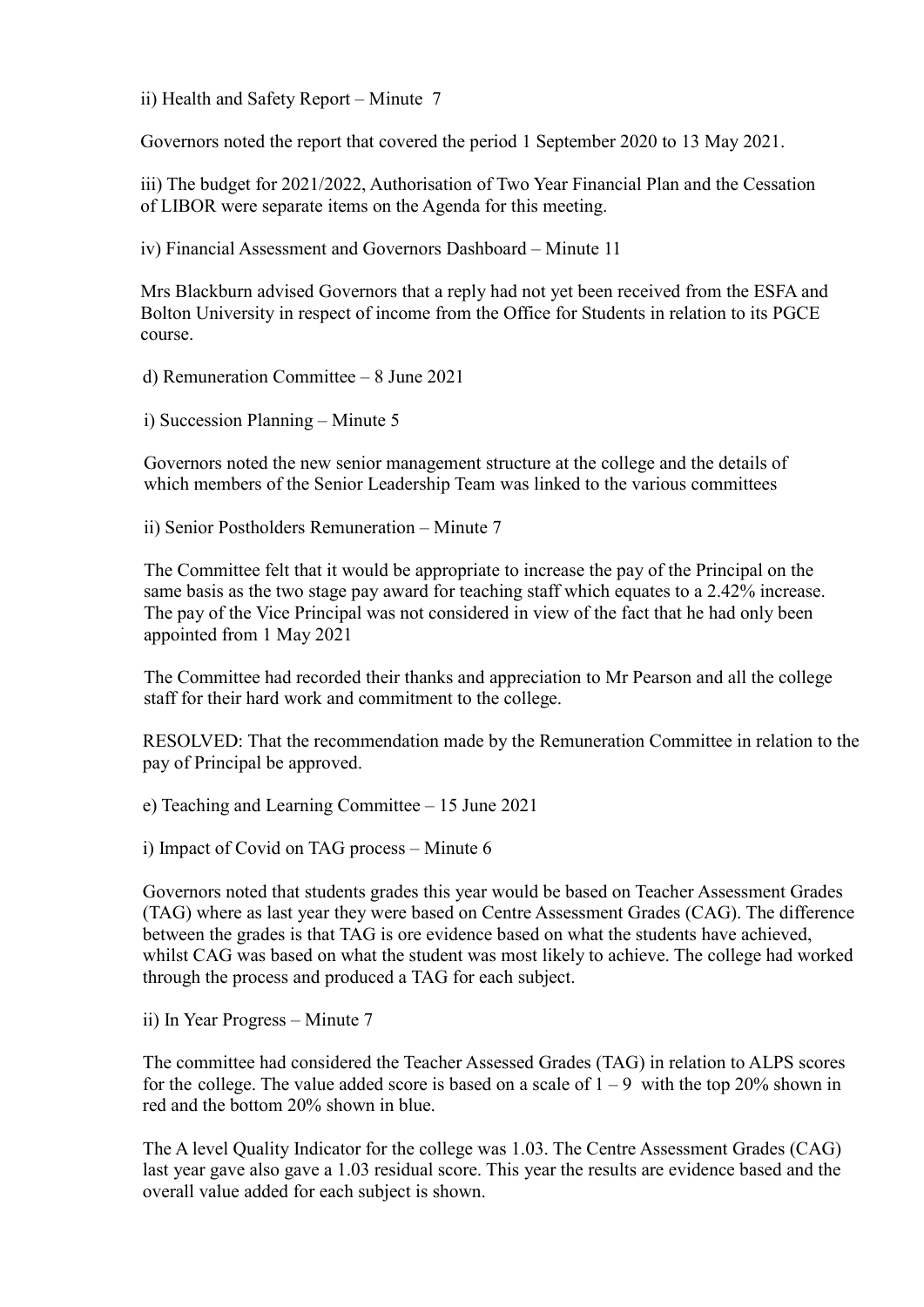It forms part of the quality assurance process in the college.

iii) Curriculum Issues – Minute 8

Governors noted that there were no new courses for 2021/2021 and that there were changes to both level 2 and level 3 courses. The level 3 provision offers a variety of more vocationally focused courses, mainly BTECs, which complement the A level courses.

 The college are looking to introduce more contact time for students in the next academic year with a view to increase the contact time from 4.5 hours to 5 hours or something in between.

## 7. CESSATION OF LIBOR

Mrs Blackburn introduced a paper in relation to the cessation of LIBOR that had been circulated to Governors prior to the meeting.

LIBOR stands for the London Inter-Bank Offered Rate and has been used for many years. It is an interest rate average calculated from estimates submitted by the leading banks in London. Each bank estimates what it would be charged were it to borrow money from other banks. LIBOR is being replaced by SONIA which is based on actual transactions and reflects the average of the interest rates that banks pay to borrow sterling overnight from other financial institutions and other institutional investors. It is administered by the Bank of England.

The college holds two bank accounts, i) a fixed rate loan with a residual balance of  $\text{\pounds}1.5m$ with a fixed interest repayment of 5.27% and a penalty for early repayment and ii) a variable rate loan of £1.2m repayable at base  $+0.35\%$  (0.45%) currently) with no penalty for repayment. Both will be fully paid off in 2033.

The reason for the change is that LIBOR is being abolished in January 22 and the outcome of changing to a new interest rate measure uses the principle of economic equivalent i.e. neither the bank nor the college should be advantaged or disadvantaged by the change to the chosen new method of calculation. It is recommended that the base rate be used as it is established as a useful measure, is easily understood and will exist going forward. The change will need Governor approval and a signed minute as before when for instance the covenants had to change to take account of FRS102- the new financial reporting standard effective from 1 January 2019.

The minute to read:

At a full meeting of the Governors of Aquinas College (the college) held on Tuesday 29<sup>th</sup> June 2021 the following resolution was passed:

### It was RESOLVED:

i) That the loan facility in an original principal sum of up to £11,700,000 arranged with Lloyds Bank PLC in a letter dated  $17<sup>th</sup>$  January 2008 (the Facility letter) be amended in the manner suggested by the bank in the letter headed "LIBOR loan facility Transition Proposal" dated 12<sup>th</sup> February 2021.

ii) That the original loan agreement be amended to replace LIBOR with bank **Base Rate** wherever it appears and for the main purpose of calculating any break charges should the college decide to pay off part or all of the fixed rate element of the loan before its termination date of 9<sup>th</sup> March 2033.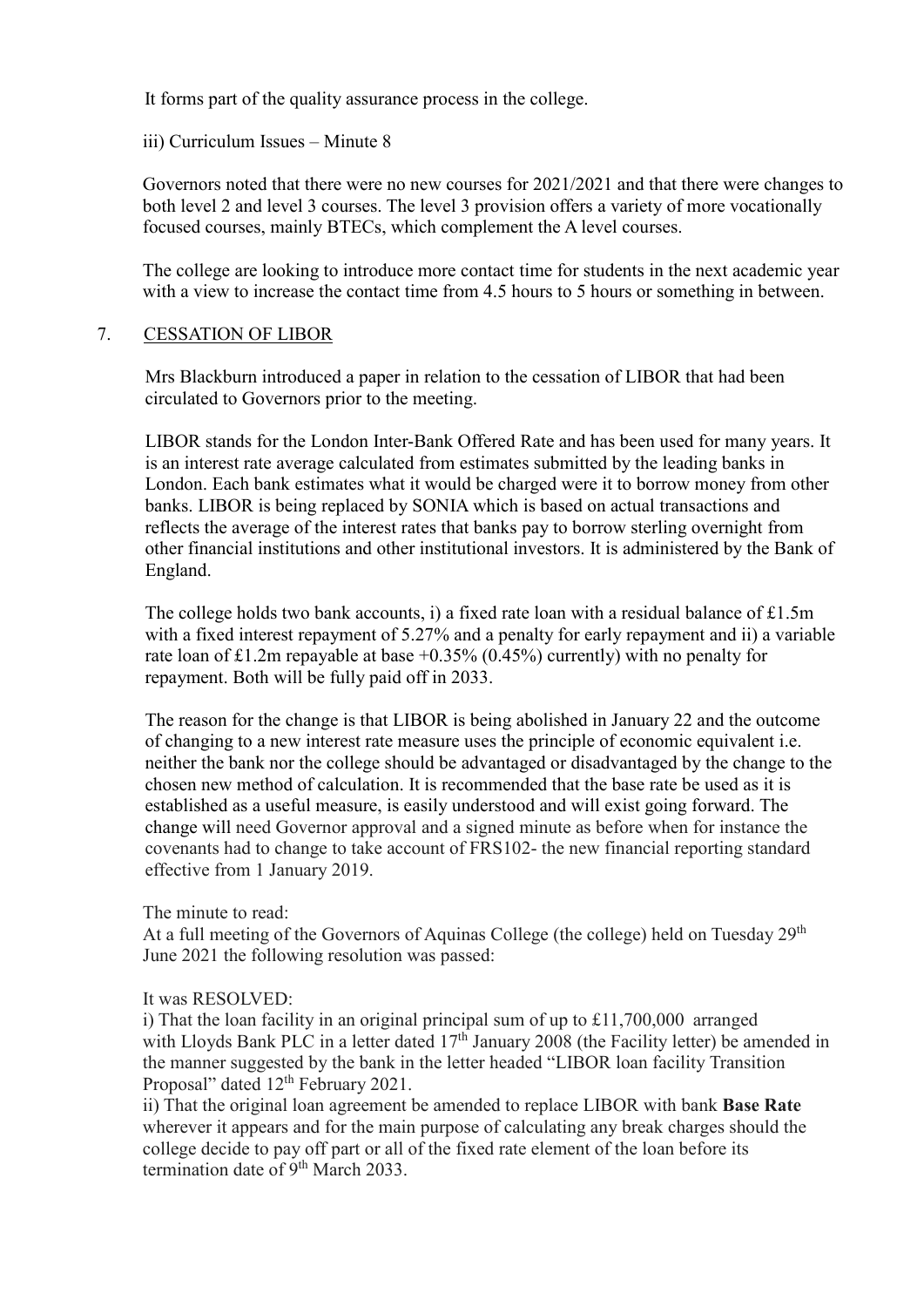iii) That Mr D Pearson and Mrs D Blackburn, jointly, be authorised to make necessary arrangements with the Bank and to sign the amendment letter on behalf of the college.

We certify that this is a true copy of the Resolution which has been entered in the Minutes and that it was passed in accordance with the Memorandum and Articles of Association of the College.

RESOLVED: That the Governing Body agree the minute outlined above.

# 8. BUDGET 2021/2022

 Mrs Blackburn gave Governors an overview of the budget that had been presented to the Resources Committee at its meeting on 8 June 2021

i)The ESFA have now confirmed that the income from them for 2021/2022 will be £10,672,133 compared with £10,370,448 for 2020/2021 and is an increase of £301,685. The funding is based on 2,298 students compared with 2,253 for last year an increase of 45 students. The funding band increases from last year have been maintained with a top rate of £4,188. 97.5 % of students are at that rate. In addition all the new elements of funding introduced in 2020/21 are to be paid in 2021/22. The ESFA funding above contains £300k for 50 students; this element of funding provides the first £6,000 additional support funding per High Needs students who need one to one support.

In addition, the budget includes Local Authority high needs funding of £247,399. This covers the assessment of the additional costs over £6000. The college has already secured £195,000 from Stockport MBC for continuing students with high needs. A claim for new students starting in September 2021 will be submitted to Stockport MBC.

ii) The Teachers Pension Grant will continue until 31 August 2022 and is confirmed at £356,359.

The draft budget shows a contingency reserve of £225,264 compared to £121,362 last year, an increase of £103,902. Whilst the initial trading surplus is £360,987.

iii) All aspect of staffing and non pay costs will be monitored to ensure the running of the college as efficiently as possible.

iv) Mrs Blackburn drew Governor's attention to the Financial Health calculated from the initial budget where the overall outcome is that it is classed as Good at 220 within the range 180 to 230.

RESOLVED: That the budget for 2021/2022 as recommended by the Resources Committee be approved.

# 9. TWO YEAR DEVELOPMENT PLAN

Mrs Blackburn advised Governors that the two year financial plan has to be submitted to the ESFA by the end of July 2021. The plan includes the outturn for 2020/2021, the budget for 2021/2022 and the forecast of 2022/2023.

RESOLVED: That the Chairperson be authorised to sign the Two Year Plan on behalf of the Governing Body.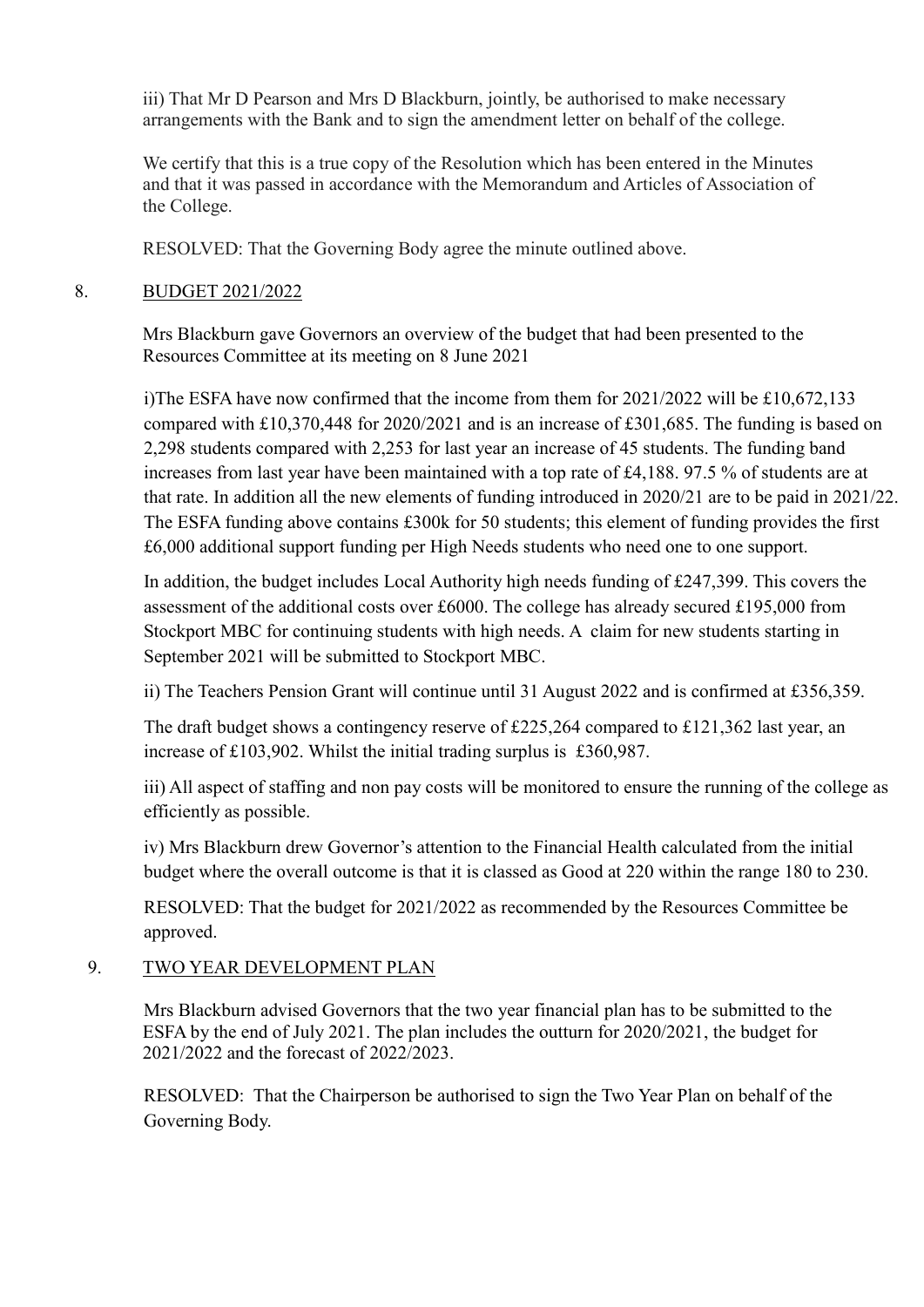# 10 (i) PRINCIPAL'S TERMLY REPORT

That the report of the Principal, copies of which were circulated, was presented and discussed.

RESOLVED - That the Principal's report be received.

## 10. (ii) MATTERS ARISING FROM THE PRINCIPAL'S TERMLY REPORT

## a) ESFA Annual Strategic Meeting

This is a new initiative from the ESFA and the college had met recently with members from the ESFA. At the meeting the college outlined the strategic challenges that it would face. These included Covid catch up, staff well-being, potential curriculum changes regarding Applied Generals (BTECs) and the fact that the college is close to its capacity. It was felt that the meeting had been a success and that the ESFA had a better understanding of the college. A summary of the meeting will be provided by the ESFA in the near future.

There will be a greater emphasis on Governance and the need for a Governors Development Plan. Cllr McGee felt that the Governing Body was very experienced in many areas including education. Dr Beatty asked if the ESFA were looking for a Governors Improvement Plan. Mr Pearson replied that there would be increased scrutiny of colleges in the Skills White Paper and that governance has a major role in the direction of the college. Mr Pearson added that he felt the SFCA and the Diocese would be providing guidance for the college.

Mr Pearson added that the ESFA would look for the college to have an independent adviser for the appointment of a Principal, Vice Principal and Head of RE. Mr Hynes asked if the adviser would have a vote on the appointments panel. Mr Pearson replied that they would not have a vote.

It was agreed that Chairperson, Principal and the Clerk of Governors would keep this matter under review.

b) Teacher Assessment Grades (TAG)

Mr Pearson advised Governors that the TAG were submitted to the Examination Boards by 18 June 2021. There is more emphasis on assessment in line with guidance received from the examination boards. The assessments are controlled by results from mock examinations and are objective and unbiased. Mock examinations have been undertaken in the college under normal examination conditions. Each department has undertaken validation and moderation training so that their assessments are thorough, vigorous and will stand up to scrutiny. It is hoped that the college will not be challenged by students on their TAGs. The results for A levels is 10 August 2021 and for GCSEs it is 12 August 2021.

Mr Pearson added that staff and students had worked extremely hard and were ready for a break before facing the challenges for the next academic year.

c) Budget 2021/2022 - This had been dealt with under the budget for 2021/2022.

### d) Employment

Mr Pearson reported on the resignations and appointments that had been made to the college and thanked all staff for their commitment, diligence and hard work.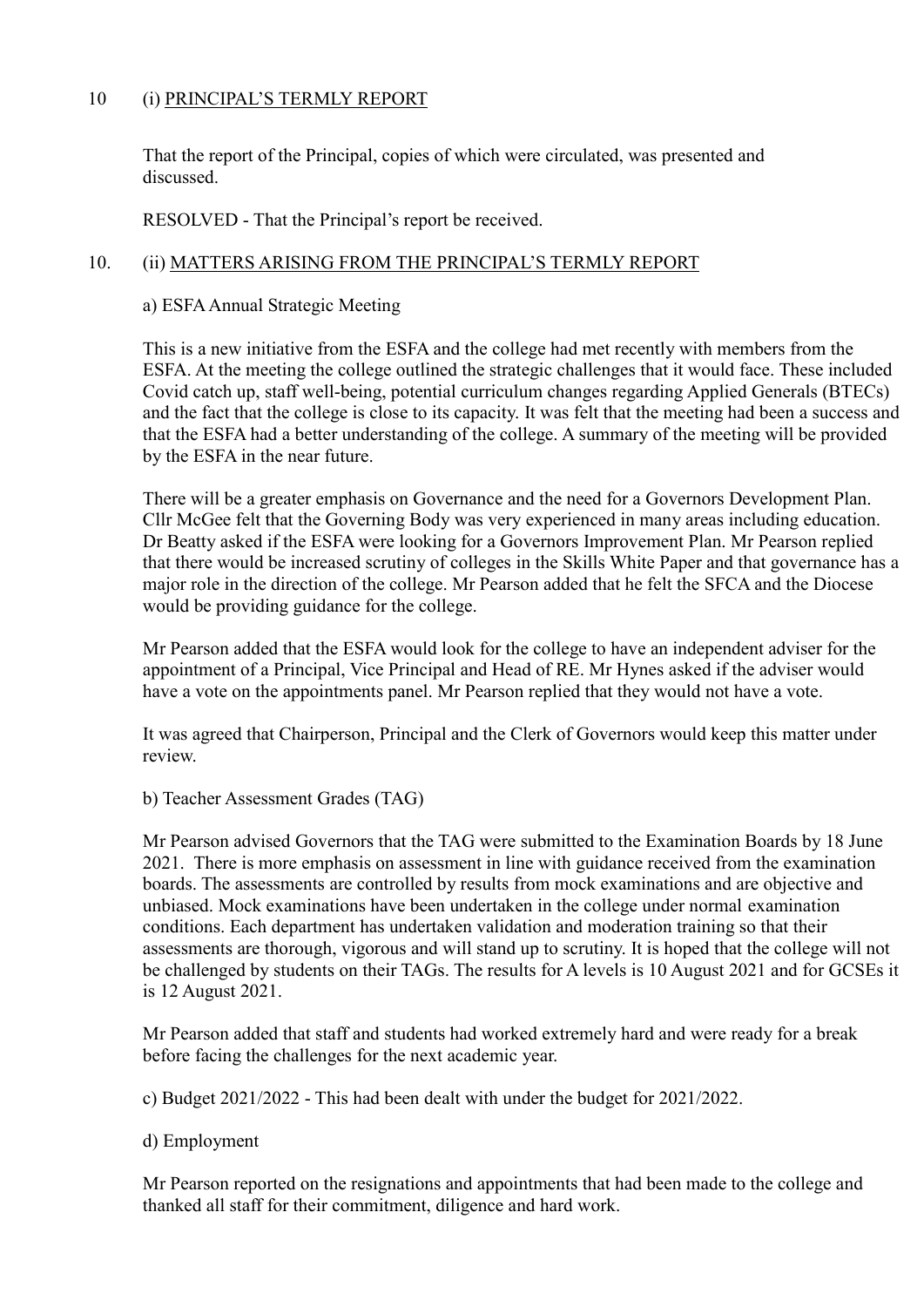### e) Adult Education

Governors noted that some courses had recommenced at the beginning of March 2021, whilst the leisure courses resumed in April 2021. It is hoped that for 2021/2022 the normal academic course will be delivered with a slightly reduces general leisure offer but an increased language offer.

### 11. CHAPLAINCY REPORT

Mr Pearson introduced the Chaplaincy Report that had been prepared by Carmel Scanlon, Lay Chaplain.

Governors asked that a list of the acronyms used in the report be forwarded to them.

RESOLVED: i) That the Chaplaincy Report be received and ii) that all the staff involved be thanked for their hard work.

## 12. GOVERNING BODY MEMBERSHIP

The Clerk to the Governors advised Governors that the following members term of office terminate on 31 August 2021:

i) Mrs E Urbancova (Parent Governor). ii) Mr R Harris and Ms J Siddall (Staff Governors). iii) Dr P Beatty (Co-opted Governor).

 Dr Beatty indicated that he would like to continue as a Co-opted Governor subject to his health improving. He undertook to discuss the matter with the Chair of Governors.

The Chairperson thanked Mrs E Urbancova, Mr R Harris, Ms J Siddall and Dr Beatty for their contribution to the college and the work of the governing body.

### 13. COMMITTEE MEMBERSHIP 2021/2022

i) Governors were asked to consider which Committee they would be interested in being members of for 2021/2022. A copy of the Committee Membership for 2020/2021 had been circulated for information.

Once a new Parent Governor and Staff Governors have been elected they will be appointed to the committees.

RESOLVED: That the Committee membership for 2021/2022 remain as detailed on the paper that had been circulated prior to the meeting.

ii) That the Chairperson and Vice Chairperson of the Committees for the academic year 2021/2022 are as follows:

| a) Audit Committee                 |
|------------------------------------|
| b) General Purposes and Employment |
| c) Remuneration Committee          |
| d) Resources Committee             |
| e) Teaching and Learning           |

Chair Vice Chair Mr A Martin Mrs J Miller Mr P Horton Mr L Byrne Mrs C H Dove Miss M Braithwaite Miss M Braithwaite Mr P Horton Dr A Smith Mr M Taylor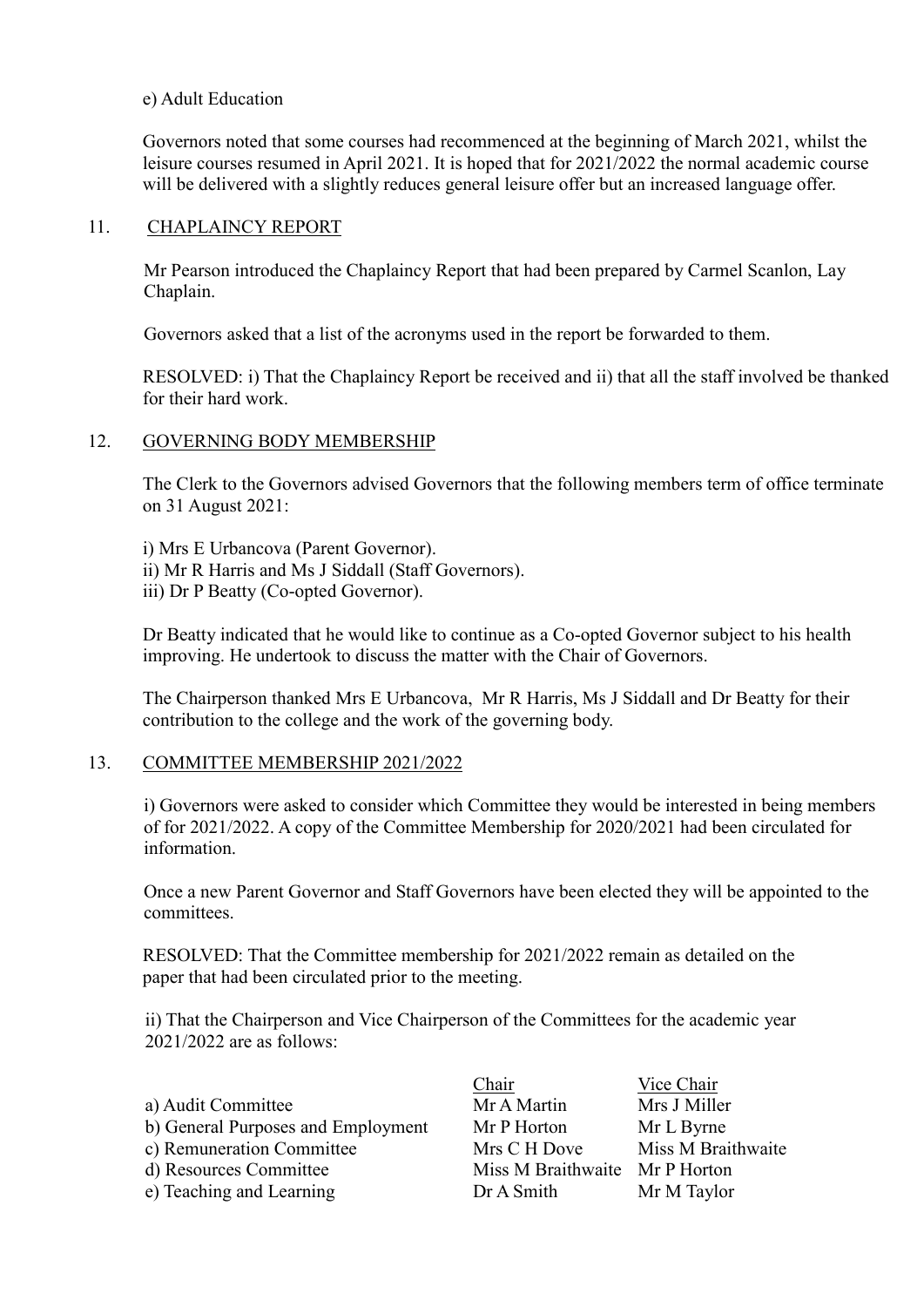- iii) That Mr B Hickey be appointed as the Health and Safety Governor.
- iv) That Mrs C H Dove be appointed as the SEND Governor.
- v) That Miss M Braithwaite be appointed to serve on the JCC.

## 14. CALENDAR OF MEETINGS 2021/2022

A schedule of meetings for the Academic Year 2021/2022 had been circulated to all Governors for information. At this stage it was not known what format the meetings would take place. A decision would be made when the college returns in September 2021.

RESOLVED: That the schedule of meetings for the Academic Year 2021/2022 as circulated be approved.

## 15. CHAIRPERSON'S ACTION

The Chairperson reported that he had agreed the following:

i) The appointment of Murray Smith LLP as External Auditors for the college for 2021/2022.

 ii) He had authorised expenditure for the purchase of additional IT equipment. Mr Coker reported that the additional IT equipment had been appreciated by the students.

## 16. DESIGNATED GOVERNORS REPORTS

Reports were received from the Designated Governors as follows:

 i) Health and Safety – Dr Beatty advised Governors that the Health and Safety Committee had looked at a wide range of issues. He added that everything was working well and that an Annual Health and Safety report is present to Governors and the Resources Committee regularly receive reports. If any Governor had required further information they should contact him.

ii) SEND – Mrs Dove advised Governors that the main focus had been on safeguarding and that each term she attends the Designated Safeguarding meetings. She added that she was impressed by the dedication and hard work of the SEND department. A new online reporting system has been introduced that should help to speed up how staff are informed of any safeguarding concerns. At the moment there are three Safe Guarding Leads but it is hoped to increase it to four. The work with Pathways had been limited due to Covid.

iii) JCC – Miss Braithwaite advised Governors that she had attended two Joint Consultative Committee meetings. The Committee discusses items that impact on staff within the college. The most recent items have included the college timetable, class sizes.

The Chairperson thanked the Governors for their positive reports.

### 17. CORRESPONDENCE

No correspondence was brought forward for Governors' consideration.